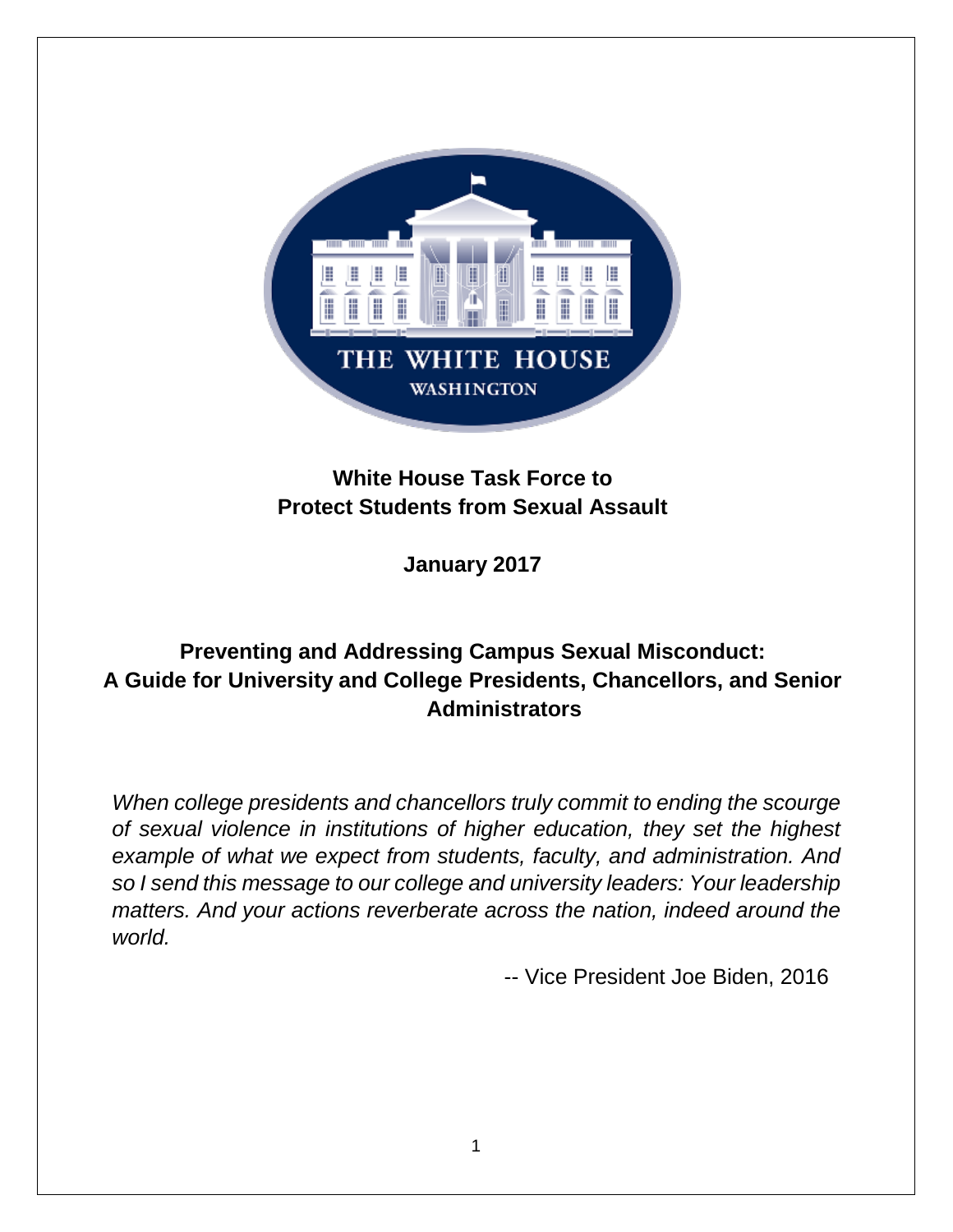The White House Task Force to Protect Students from Sexual Assault ("Task Force") was established in 2014 to focus on the seriousness and urgency of addressing sexual misconduct<sup>1</sup> at colleges and universities.<sup>2</sup> The Task Force has developed resources, reports, and a website<sup>3</sup> that offer action steps and recommendations for conducting campus climate surveys,<sup>4</sup> engaging men and women to assist in developing solutions, effectively responding to reports of sexual misconduct, and increasing transparency and enforcement of campus policies and procedures established to address sexual misconduct. Since then, efforts have been concentrated on identifying promising practices used by schools around the country.

This *Guide for University and College Presidents, Chancellors, and Senior Administrators* was created with those promising practices in mind. The Task Force recommends that college and university leadership use this guide as a foundation to develop, or further hone, comprehensive responses to sexual misconduct at their institutions. Moreover, the Task Force underscores the importance of university leadership sending a strong public message of support for these responses – and the faculty, staff and students who are

l <sup>1</sup> Prohibited forms of sexual misconduct include sex-based harassment, including but not limited to sexual harassment, sexual assault, sexual violence, and sexual exploitation. Sample Language and Definitions of Prohibited Conduct for a School's Sexual Misconduct Policy (April 2014), available at [https://www.justice.gov/ovw/page/file/910276/download.](https://www.justice.gov/ovw/page/file/910276/download)

<sup>2</sup> Under Title IX of the United States [Education Amendments of 1972,](https://en.wikipedia.org/wiki/Education_Amendments_of_1972) colleges and universities that receive federal funding must respond promptly and equitably to complaints of sexual assault. They must process all complaints, regardless of where the conduct occurred, to determine whether the conduct occurred in the context of an education program or activity or had continuing effects on campus or in an off-campus education program or activity. Off-campus education programs and activities include activities that, e.g., take place at houses of fraternities or sororities recognized by the school, athletic team travel, and events for school clubs that occur off campus. Further, because students often experience the continuing effects of off-campus sexual assault in the educational setting, institutions should consider the effects of the offcampus conduct when evaluating, for Title IX purposes, whether there is a hostile environment on campus. <sup>3</sup> Task Force resources and materials, previously accessible at *NotAlone.gov*, are now accessible on <https://www.justice.gov/ovw/protecting-students-sexual-assault> and [www.ChangingOurCampus.org,](http://www.changingourcampus.org/) an online resource center supported by the Department of Justice, Office on Violence Against Women. <sup>4</sup> The Task Force has described campus climate surveys as a standard set of items, usually in a questionnaire, given to participants to assess attitudes among students, faculty, staff, and/or administrators about the campus atmosphere regarding sexual misconduct, as well as the prevalence or incidence of sexual misconduct. For further information on campus climate surveys, please visit [https://www.justice.gov/ovw/protecting-students-sexual-assault#resources,](https://www.justice.gov/ovw/protecting-students-sexual-assault#resources) [http://www.changingourcampus.org/resources/research,](http://www.changingourcampus.org/resources/research) and [http://www.bjs.gov/content/pub/pdf/ccsvsftr.pdf.](http://www.bjs.gov/content/pub/pdf/ccsvsftr.pdf)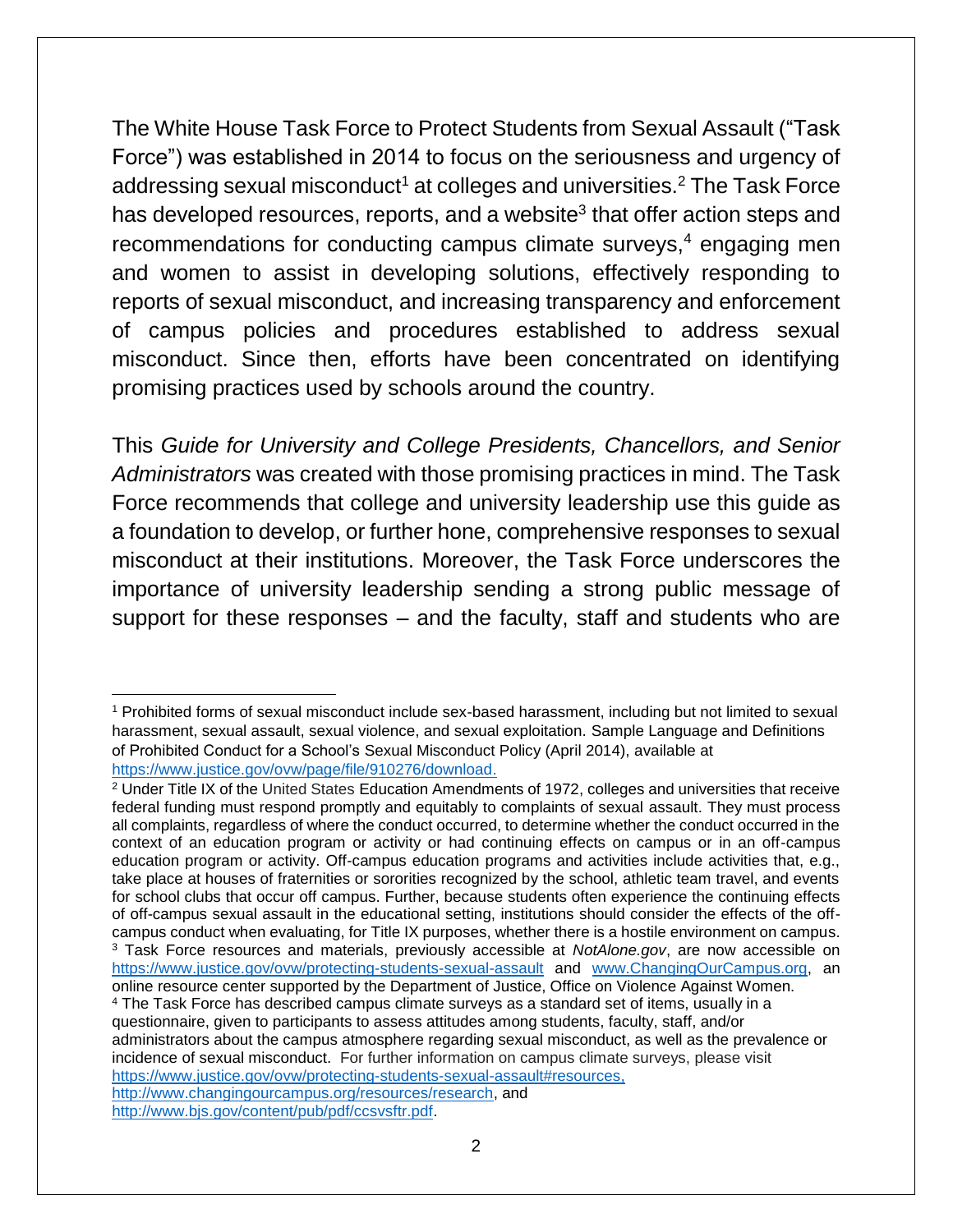behind them – and championing a culture shift that promotes safe campuses that are free from sexual misconduct.

It has been encouraging for the Task Force to learn about the important strides that colleges and universities are making to improve their responses to sexual misconduct. It is clear that there is a strong desire on the part of many institutions of higher education to ensure that their schools are safe places for all students. Many schools have begun to engage in various efforts (discussed in further detail in this guide), such as using campus climate surveys to better assess the extent of sexual misconduct against students; implementing and evaluating prevention strategies that take into consideration the best available evidence about their effectiveness; enhancing the focus on improving services for survivors,<sup>5</sup> engaging with students interested in these issues, and connecting with community stakeholders; and ensuring that reports of sexual assault are handled promptly, fairly, and consistently. We have learned that when thoughtful and sensible tools for preventing and improving responses to sexual misconduct are made available, many colleges and universities eagerly embrace them to better protect their own students.

The Task Force cautions institutions to consider the recommendations contained in this guide only after determining the unique needs and characteristics of the institution, its student body, and its surrounding community. This is a guide, neither exhaustive nor exclusive, to help a school to consider all of the various components of a comprehensive plan. Schools should consult their legal counsel to ensure they are meeting all elements required by law.<sup>6</sup>

 $\overline{\phantom{a}}$ 

<sup>5</sup> Although many advocates prefer to use the term "survivor" to describe an individual who has been sexually assaulted, the term "victim" is also widely used. This document uses the terms interchangeably and always with respect for those who have been subjected to sexual misconduct.

<sup>&</sup>lt;sup>6</sup> When developing a comprehensive plan to address sexual misconduct against students, schools should review all applicable federal laws, including Title IX of the Education Amendments of 1972 (Title IX), Title IV of the Civil Rights Act of 1964 (Title IV), the Jeanne Clery Disclosure of Campus Security Policy and Campus Crime Statistics Act (Clery Act), the Family Educational Rights and Privacy Act (FERPA) of 1974, and their implementing regulations and related guidance; review any applicable state and local laws; and consult with legal counsel to ensure that the policy fully complies with all applicable federal, state, and local laws.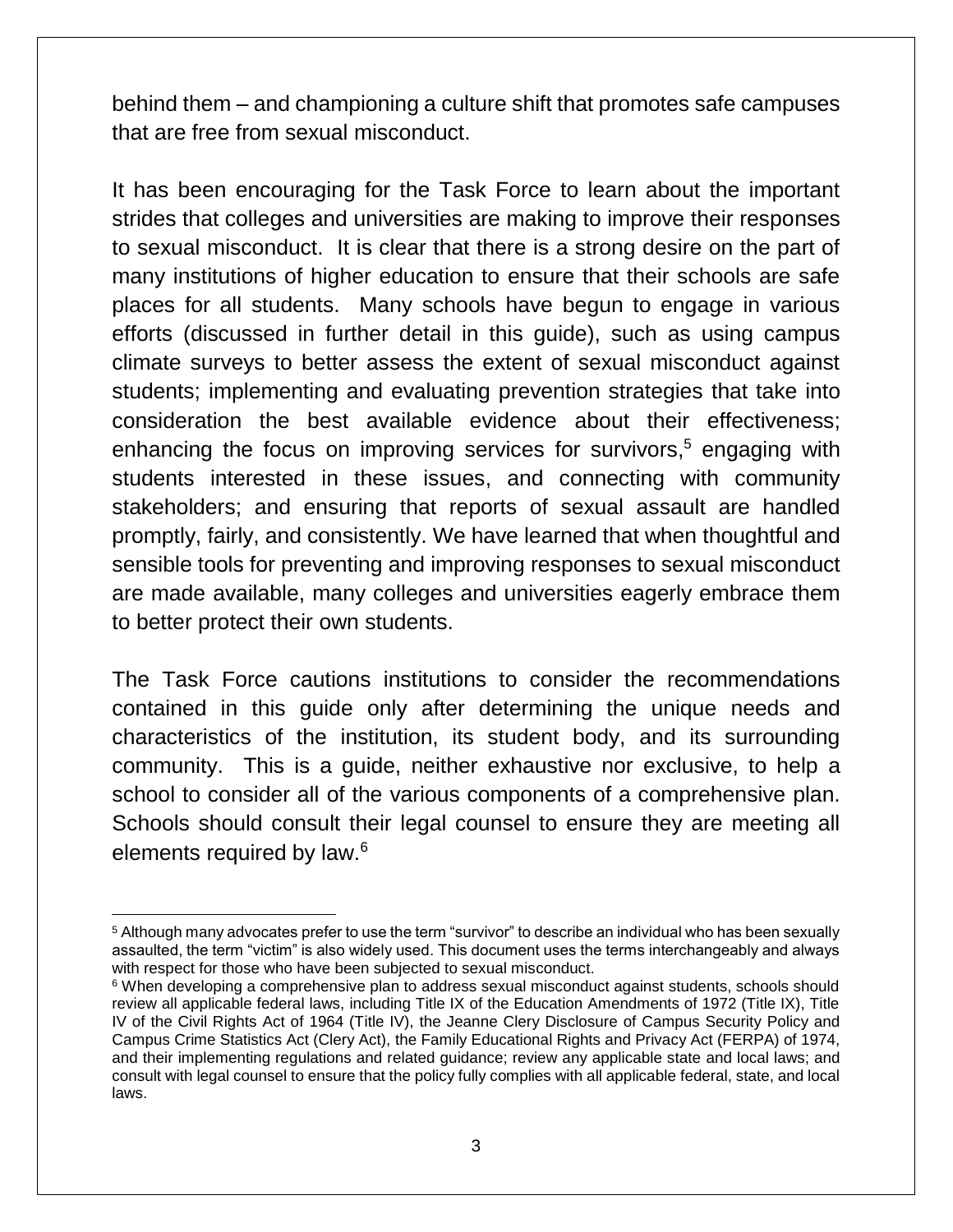The policies and practices of each institution will vary in detail, specificity, and components, reflecting additional state or local legal requirements and each school's students, size, institutional culture, administrative structure, and what it has learned from past experiences. Additionally, this guide does not constitute legal advice or create additional legal obligations, and institutions that address these elements in their sexual misconduct policies, programming, and practices, in part or in whole, may still be found to be in violation of federal law(s) (e.g., if the institution fails to effectively address a hostile educational environment created by sexual misconduct).

For sample policies, memoranda of understanding, and further information on Federal efforts to address sexual assault against students, please visit [https://www.justice.gov/ovw/protecting-students-sexual-assault#resources.](https://www.justice.gov/ovw/protecting-students-sexual-assault#resources)

# **Elements of the Guide**

This guide focuses on six primary elements that colleges and universities may want to consider as part of a comprehensive plan for addressing sexual misconduct against students. The guide expands upon each element below. Again, in considering whether and how to incorporate the elements as part of a commitment to effective prevention and response, each institution should also take into account its own circumstances and structures.

- 1. Coordinated Campus and Community Response
- 2. Prevention and Education
- 3. Policy Development and Implementation
- 4. Reporting Options, Advocacy, and Support Services
- 5. Climate Surveys, Performance Measurement, and Evaluation
- 6. Transparency

### *1. Coordinated Campus and Community Response*

A school's effective response to sexual misconduct requires strong partnerships with both campus and community partners. Certain services for survivors – such as 24/7 emergency services, long-term therapies, and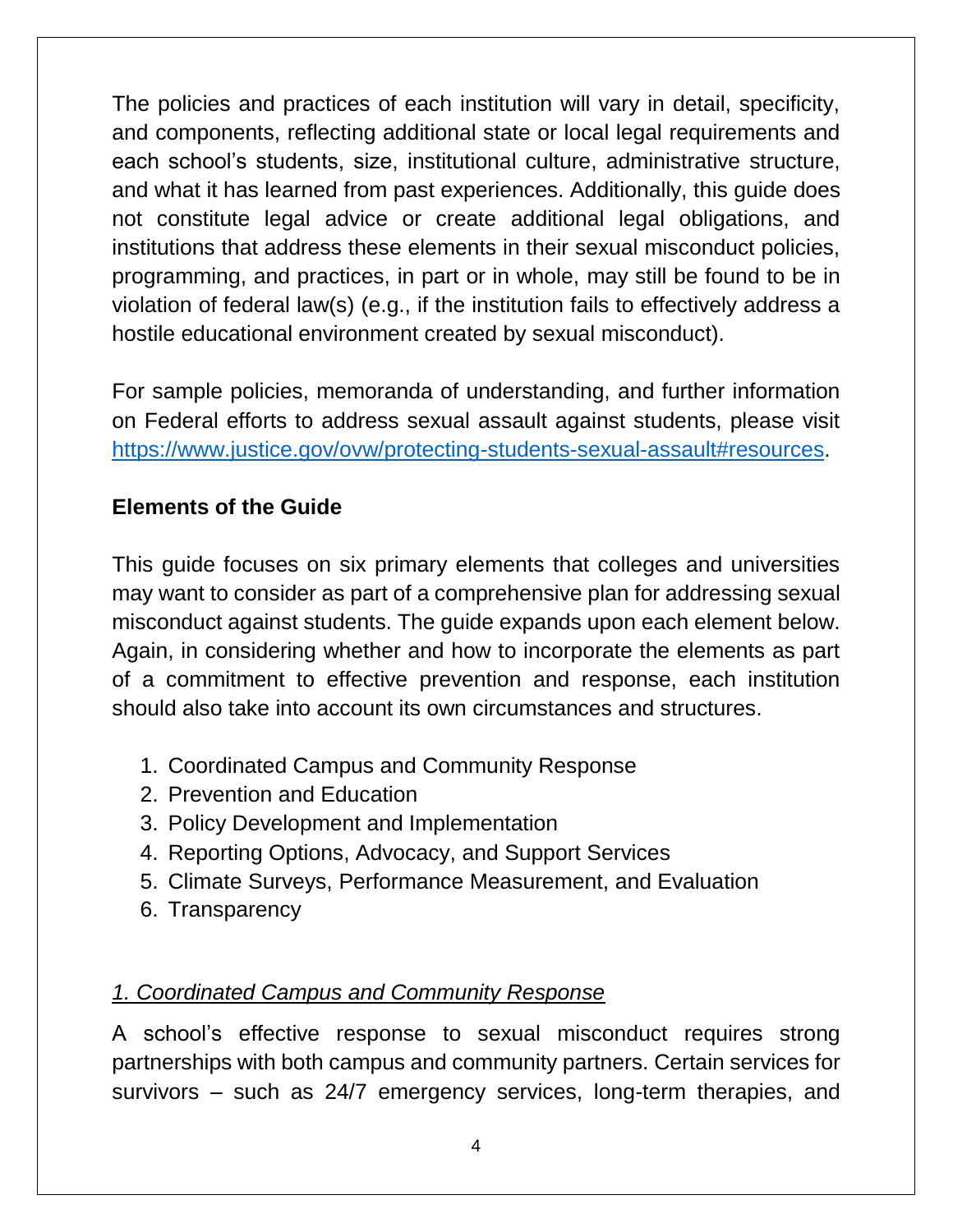advocates who can accompany survivors to medical and legal appointments – may or may not be available on campus. Even when such services are available on campus, students may seek off-campus services for a variety of reasons, including a desire for privacy or a pre-existing relationship with offcampus providers. Schools can maximize different options available to students by partnering with local rape crisis centers and legal services organizations, and ensuring coordination between college and local police, as appropriate. The surrounding community can thus be a source of support for survivors and the school, and the community can simultaneously benefit from learning from campus leaders about promising practices the school is implementing. Below are some critical elements of a coordinated campus and community response to sexual misconduct.

- $\cdot$  Institute a coordinated campus and community response framework for preventing and addressing sexual misconduct, so all members of the school and the larger community understand how they can work together to:
	- Assess the school's climate in regard to sexual misconduct, including through the use of campus climate surveys (see Element #5 (Climate Surveys, Performance Measurement, and Evaluation), below);
	- Promote safe campuses free from sexual misconduct;
	- Provide trauma-informed services and support for survivors;
	- Develop fair and effective policies and protocols;
	- Hold perpetrators accountable under these policies and protocols;
	- Strengthen student knowledge and bystander intervention skills;
	- Promote campus and community education and collaboration;
	- Foster coalitions and networks;
	- Change organizational practices; and
	- Measure the effectiveness of the school's efforts.
- Designate a qualified and fully-trained Title IX coordinator who is fully accessible to students and whose name and contact information is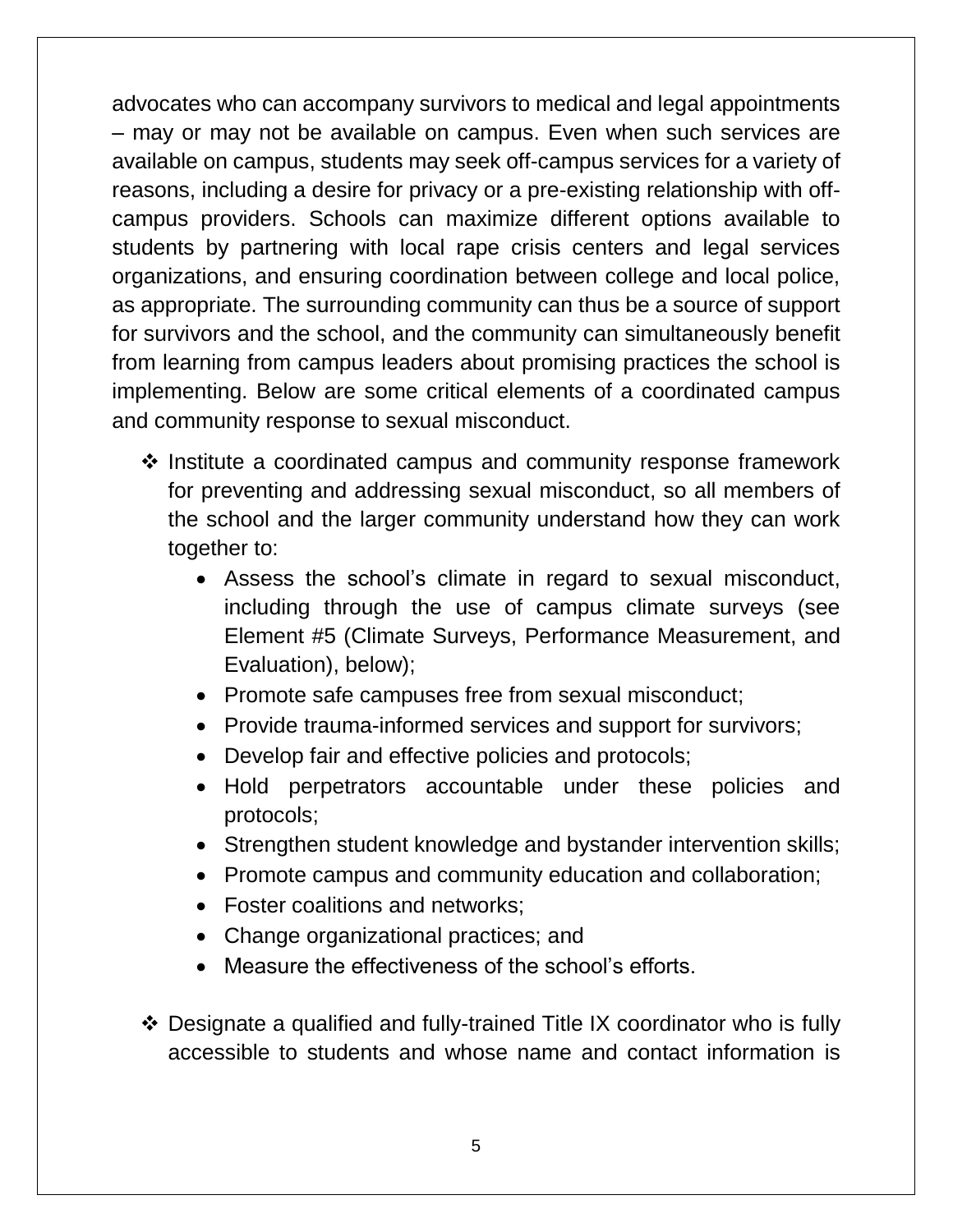easily accessible to students, including on the school's website. University leadership should:

- Provide the Title IX coordinator with the authority and support necessary to carry out his/her duties;
- Encourage the Title IX coordinator to develop strong relationships with students, staff, faculty, administrators, and community partners, as well as with other Title IX coordinators in the region to share information, knowledge, and expertise.

While a dedicated, full-time Title IX coordinator is the ideal, some colleges and universities may not have the resources to support a fulltime position. If this is the case, it is critical that the employee has the qualifications, training, authority, and time to address all complaints raising Title IX issues. Designating a full-time Title IX coordinator will also minimize the risk of a conflict of interest and in many cases ensure sufficient time is available to perform all the role's responsibilities.<sup>7</sup>

- $\cdot$  Include relevant stakeholder groups in the campus and community efforts to prevent and respond to sexual misconduct, such as representatives from:
	- The student body, including survivors, student leaders, representatives from student government, athletics, sororities and fraternities, resident advisors, etc. Undergraduate and graduate students, from affiliated campuses, and as appropriate, should be represented;
	- The Title IX Coordinator;
	- Faculty (including those with expertise on sexual misconduct);
	- School administration:
	- Alumni;
	- Campus health center;
	- Campus women's center;
	- Campus law enforcement;

 $\overline{\phantom{a}}$  $7$  Title IX does not categorically exclude particular employees from serving as Title IX coordinators. However, when designating a Title IX coordinator, a recipient should be careful to avoid designating an employee whose other job responsibilities may create a conflict of interest.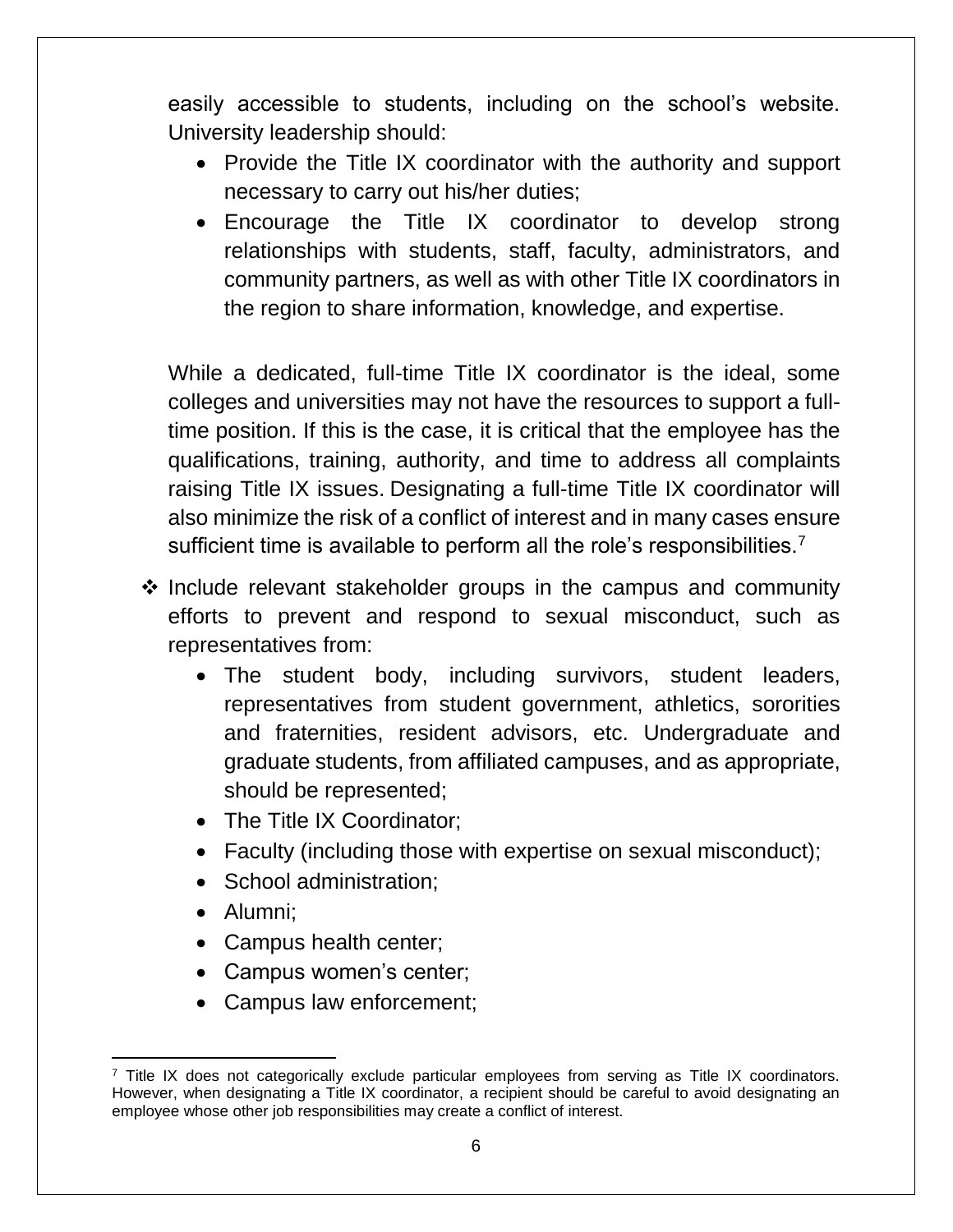- Community victim advocacy groups;
- Local law enforcement;
- Local rape crisis centers;
- Local hospital(s) or other healthcare providers;
- Lesbian, Gay, Bisexual, Transgender, Queer/Questioning (LGBTQ) community; and
- Other relevant and diverse groups.
- Establish a dedicated task force to implement or monitor the campus and community response framework, and ensure that the task force meets regularly and includes a diverse cross-section of the college or university community, based on the suggestions above. The task force should be empowered to communicate with senior leadership through various channels (i.e., not only through senior administrators and deans) and to make formal recommendations to the university or college president for improvements to the campus response to sexual misconduct. Consider having the task force recommendations focus on each of the six elements in this guide.
- ❖ Support student groups that focus on campus education campaigns (such as bystander intervention and sexual assault prevention and awareness) and ensure that members of such groups are a part of the dedicated task force.
- Develop and maintain, as appropriate, a Memorandum of Understanding (MOU) between the university or college and community partners such as the local police department and rape crisis center. MOUs should clearly outline the roles and responsibilities of each entity, including cross-training on policies, procedures, and resources of both organizations and clear expectations for effective sharing of resources. MOUs usually require the signatures of the leaders of each organization (e.g., police chief, college president, rape crisis center director) to demonstrate the strength of the commitment.<sup>8</sup>

 $\overline{\phantom{a}}$ 

<sup>8</sup> For sample MOUs, see<https://www.justice.gov/ovw/page/file/910381/download> (sample MOU with rape crisis centers) and <https://www.justice.gov/ovw/page/file/910376/download> (sample MOU with law enforcement).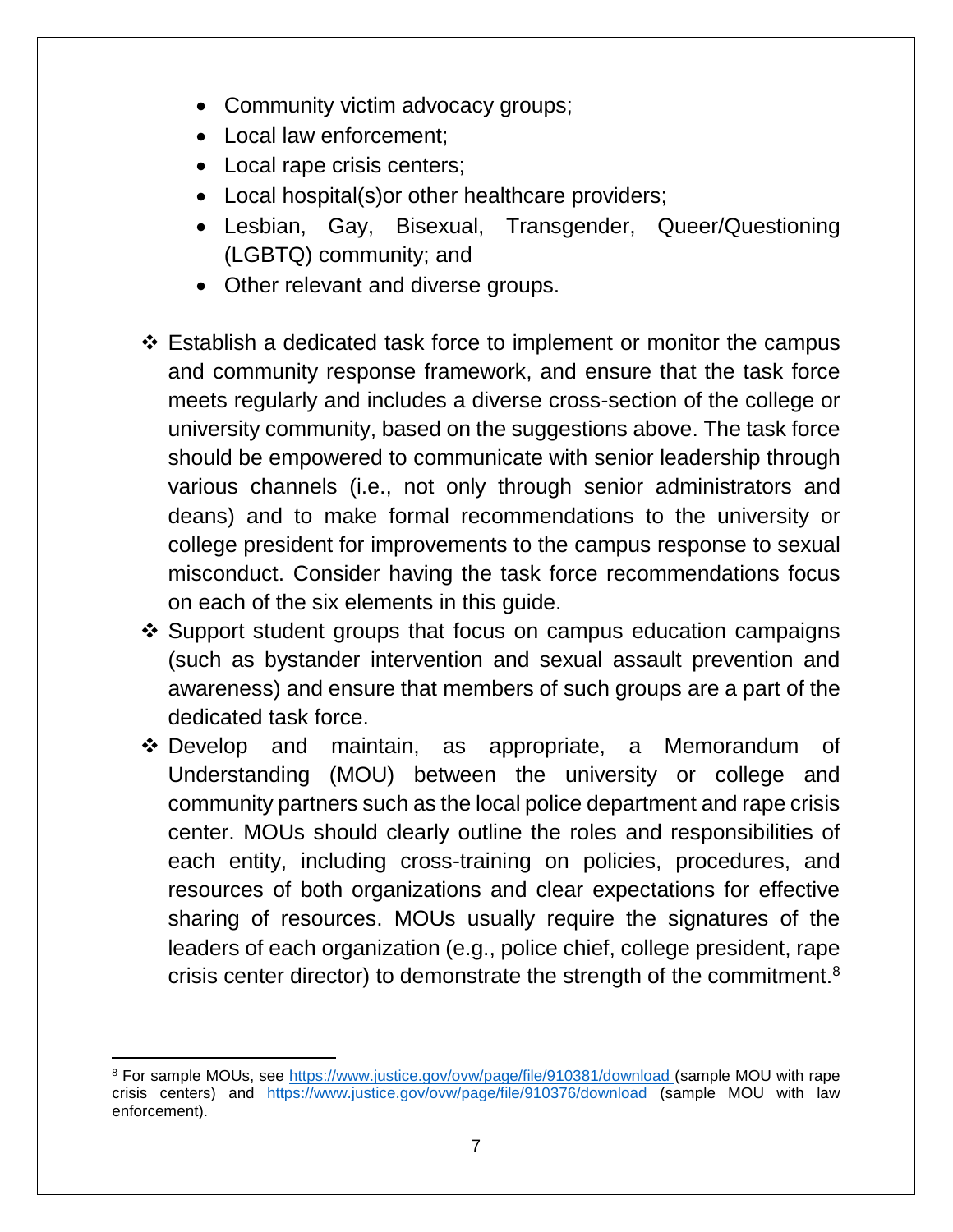#### *2. Prevention, Education, and Training*

l

Ongoing prevention, education, and training programs for students – from freshman orientation through graduate school – are critical for imparting skills to students and sending a strong message about campus values. The first part of the school year – August through October – is the time when sexual assaults are most likely to happen. It is therefore crucial to especially focus sexual misconduct programming on orientation and back-to-school activities, and to reinforce this programming throughout a student's academic career. Below are some important considerations for a school's prevention, education, and training programming on sexual misconduct.

- Provide prevention and education programs on sexual misconduct to all incoming first-year students, transfer students, and graduate students, and throughout the course of all students' education.<sup>9</sup> Consider programs that:
	- Provide bystander intervention training and empowerment opportunities drawn from evidence-based programs, like [Green](http://livethegreendot.com/gd_strategy.html)  [Dot](http://livethegreendot.com/gd_strategy.html) and [Bringing in the Bystander;](http://cola.unh.edu/prevention-innovations/bystander)<sup>10</sup>
	- Challenge biases and harmful attitudes related to gender, sex, intimate relationships, and violence;
	- Engage men as well as women in prevention programming, including training as peer educators and leaders;
	- Provide customized programming for student leaders and groups, including sororities and fraternities, athletic programs, extracurricular organizations, and resident advisors; and
	- Consider the needs of diverse populations, including LGBTQ students, students with disabilities, English learner students, international students, students of color, students studying abroad, and others.

<sup>9</sup> For further information on developing a comprehensive prevention strategy, see *Stop SV: A Technical Package to Prevent Sexual Violence* at [https://www.cdc.gov/violenceprevention/pdf/sv-prevention](https://www.cdc.gov/violenceprevention/pdf/sv-prevention-technical-package.pdf)[technical-package.pdf.](https://www.cdc.gov/violenceprevention/pdf/sv-prevention-technical-package.pdf)

<sup>&</sup>lt;sup>10</sup> For further examples of resources on prevention and bystander intervention programs, see [https://www.justice.gov/ovw/protecting-students-sexual-assault#resources.](https://www.justice.gov/ovw/protecting-students-sexual-assault#resources)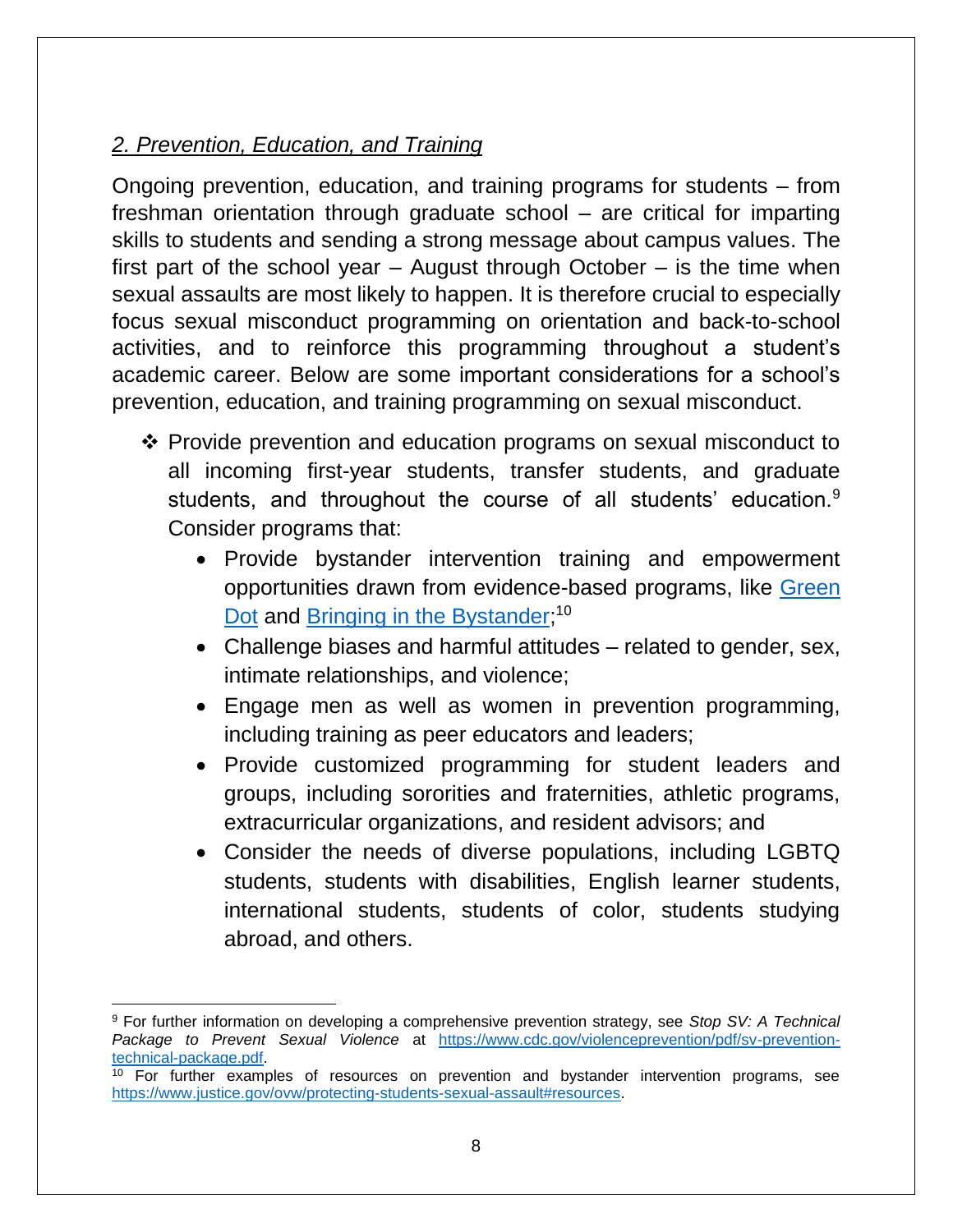- Create and reinforce positive changes in skills, behaviors, and social norms by providing repeated exposure to consistent prevention and education messages and programming throughout a student's tenure. Brief, one-time interventions, especially when focused only on raising awareness about sexual misconduct, are not usually effective for creating lasting behavior change.
- Make information widely available to students about on-campus and off-campus resources. This may include web-accessible information, social media campaigns, printed fliers, and placing relevant information in campus rest rooms, in residence halls, on the back of student IDs, and other places, making it as easy as possible to access the information.
- Provide annual training for university and college administrators at all levels, campus law enforcement and security, faculty, staff, contract employees, and volunteers on sexual misconduct policies and on Title IX, Title IV, and Clery Act obligations, including the provision of a victim-centered, trauma-informed response to sexual misconduct.
- Offer trainings for students, faculty, and staff on how to effectively respond when a friend or family member discloses an incident of sexual misconduct.
- ❖ Implement an ["It's On US"](http://itsonus.org/) campaign or a similar public awareness and bystander intervention campaign to support positive social norms on campus.
- Develop an annual communications plan that clearly and effectively conveys to the campus community (including parents and community stakeholders) the timing and approach for rolling out the prevention, education, and training programming.

#### *3. Policy Development and Implementation*

\* Adopt a comprehensive policy for responding to sexual misconduct that applies to students.<sup>11</sup> Develop this policy with input from the task force (see Element 1 above) and ensure it is informed by principles of fair process and privacy, as detailed below. The policies and

 $\overline{\phantom{a}}$ <sup>11</sup> Schools should consider developing a separate sexual misconduct policy that applies to employees.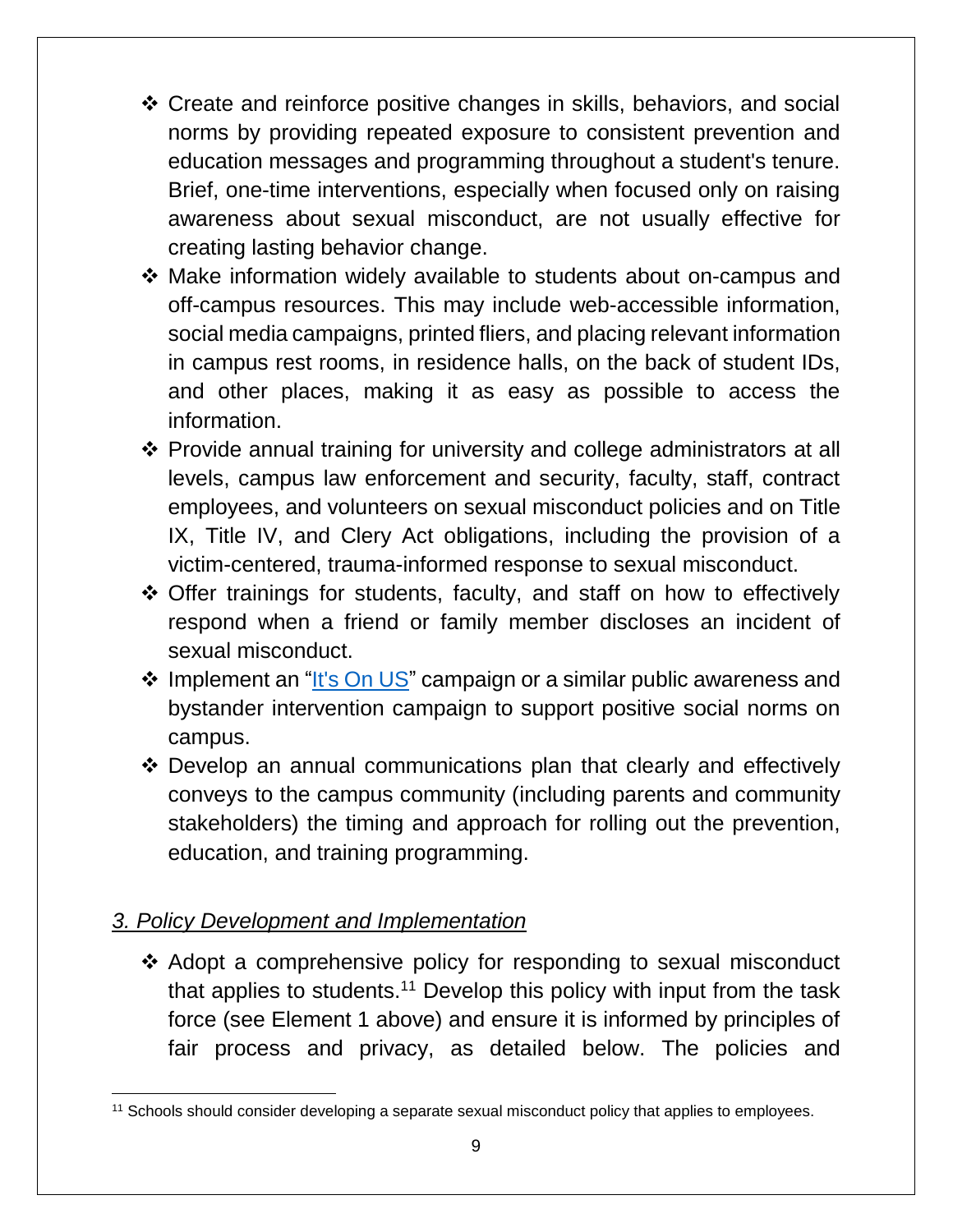procedures that schools use to resolve allegations of sexual misconduct must be equitable so that everyone – complainants, respondents, and the rest of the school community – receives the benefit of a nondiscrimination policy and can have confidence in the resolution. A prompt and equitable process that provides the same opportunities for all parties will lead to sound and supportable decisions.

- $\cdot$  Have a grievance process that includes:
	- A clearly defined process for investigation and resolution of complaints that:
		- **I.** Includes a prompt, adequate, reliable, and impartial investigation;
		- Uses the preponderance-of-the-evidence standard (i.e., more likely than not) to determine whether sexual misconduct has occurred;
		- Provides, among other things:
			- An equal opportunity to present relevant witnesses and other evidence;
			- Equal access to lawyers, other advocates, or support persons; and
			- Equal opportunity to appeal, if appeal options are offered; and
		- Is interpreted consistently with any due process rights of the parties involved.<sup>12</sup>
	- Clearly defined remedies, including interim measures, and a range of sanctions.
	- Timely methods to keep both the complainant and respondent informed of the outcome of the grievance process, consistent with Title IX, the Clery Act, and FERPA.

#### *4. Reporting Options, Advocacy, and Support Services*

 $\overline{\phantom{a}}$  $12$  Any grievance process must be consistent with requirements of Title IX and the Clery Act.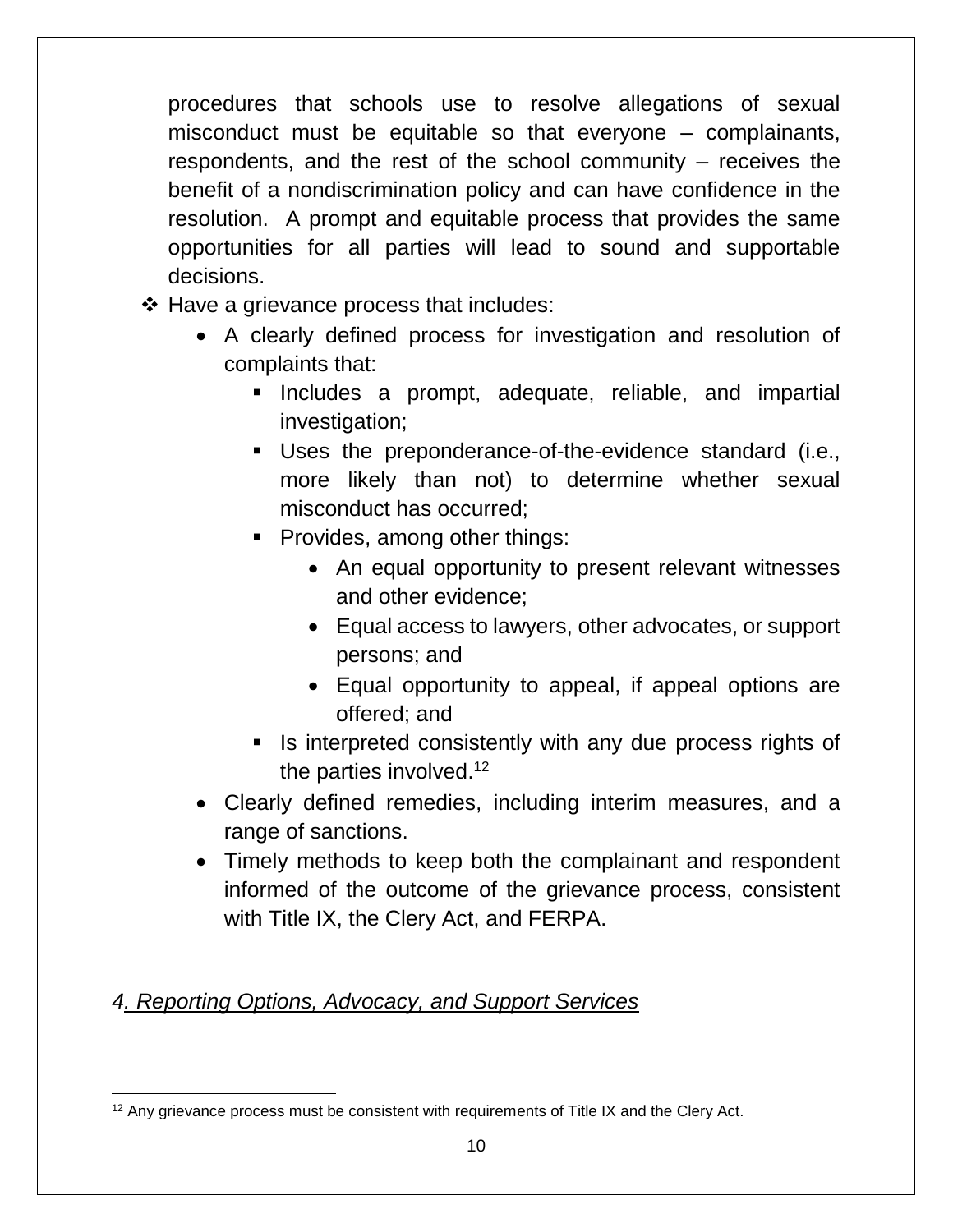- Encourage and facilitate the reporting of sexual misconduct for those who desire to report. Make clear, accessible information available that describes the various reporting options for survivors, including:
	- Options to use the school's grievance process, pursue criminal charges, or both;
	- $\bullet$  How to secure supportive or interim measures;<sup>13</sup> and
	- The offices or individuals with whom students can speak confidentially (e.g., for counseling, advocacy, health, mental health, pastoral, or sexual assault-related services).<sup>14</sup>
- Consider developing an online system for anonymous reporting of sexual misconduct.<sup>15</sup>
- Designate a full-time, well-trained advocate for victims of sexual misconduct:
	- Whose contact information is made widely accessible;
	- Who helps make students aware of the various reporting and confidential disclosure options and support services that are available so they can make informed choices; and
	- Who keeps all communications confidential, except in cases where the advocate is required to disclose information under state or federal mandatory reporting laws.<sup>16</sup>

 $\overline{a}$ <sup>13</sup> See U.S. Department of Education, Office for Civil Rights, Questions and Answers on Title IX and Sexual Violence (April 2014), G-1, G-2, and G-3; White House Task Force to Protect Students from Sexual Assault, Sample Language for Interim and Supportive Measures to Protect Students Following an Allegation of Sexual Misconduct, available at: [https://www.justice.gov/ovw/page/file/910296/download.](https://www.justice.gov/ovw/page/file/910296/download)

<sup>&</sup>lt;sup>14</sup> For more information on responding to requests for confidentiality and on designating confidential resources on campus, see U.S. Department of Education, Office for Civil Rights, Questions and Answers on Title IX and Sexual Violence (April 2014), E-1, E-2, and E-3 (Confidentiality and a School's Obligation to Respond to Sexual Violence); White House Task Force to Protect Students from Sexual Assault, Sample Language for Reporting and Confidentially Disclosing Sexual Violence (April 2014), available at: [https://www.justice.gov/file/910281/download.](https://www.justice.gov/file/910281/download)

<sup>&</sup>lt;sup>15</sup> See White House Task Force to Protect Students from Sexual Assault, Sample Language for Reporting and Confidentially Disclosing Sexual Violence (April 2014), at 6, available at: [https://www.justice.gov/file/910281/download.](https://www.justice.gov/file/910281/download)

<sup>&</sup>lt;sup>16</sup> Except in cases of pastoral or professional counselors, an advocate may need to report for Clery Act purposes the occurrence of a crime, but should not disclose personally identifiable information. In addition, a school may want to collect aggregate data about sexual violence incidents from advocates in order to identify patterns or systemic problems, but advocates should only report general information such as the nature, date, time, and general location and should take care to avoid reporting personally identifiable information.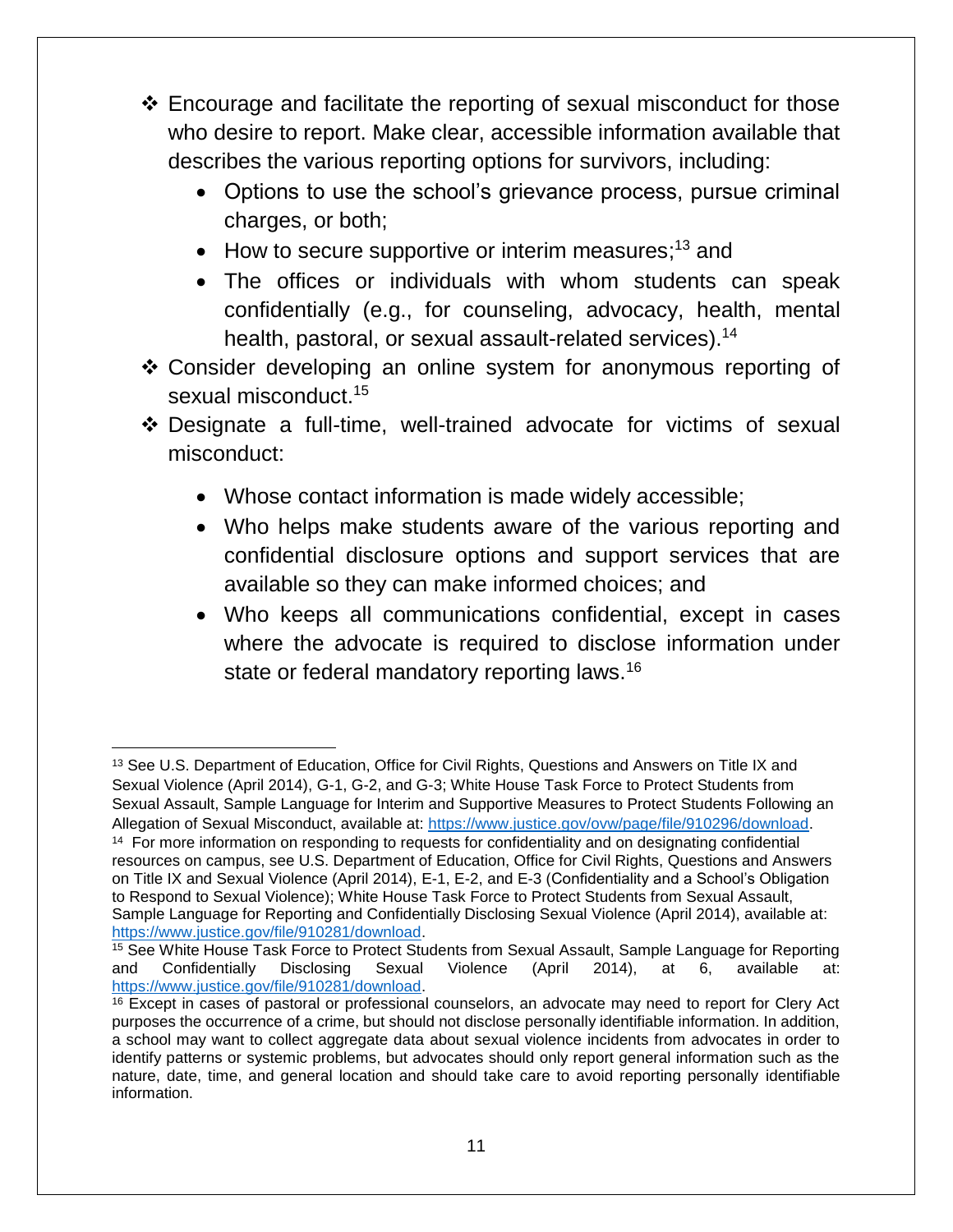- Provide resources and accommodations to support a survivor after an assault, including access and referrals to:
	- A victim advocate:
	- Emergency medical services, including the option for a medical forensic examination;
	- Law enforcement;
	- Mental health services;
	- Transportation to and from services (if the survivor does not have ready access to such services);
	- Housing accommodations, if the survivor would like to change living arrangements or location;
	- Educational accommodations, such as taking classes remotely, retaking classes, or taking a leave of absence; and
	- Other reasonable accommodations and support services as requested by the survivor.
- Have a campus health center that employs a trained sexual assault nurse examiner (SANE) or have an MOU with a hospital that has a sexual assault forensic examiner (SAFE) or SANE program.
- Ensure services and accommodations are responsive to the needs of diverse populations, including LGBTQ students, students with disabilities, students of color, undocumented students, English learner students, international students, students studying abroad, and others.

# *5. Climate Surveys, Performance Measurement, and Evaluation*

- **\*** Regularly conduct research-based sexual misconduct climate surveys. Effective surveys often are overseen by university leadership, with additional involvement from the task force, and have several phases:
	- Examine existing campus resources and institutional responses related to sexual misconduct in preparation for the implementation of a campus climate survey;
	- Develop and administer the climate survey to students and, if deemed appropriate, administrators, faculty, and staff;
	- Review the results of the survey and develop an action plan grounded in the survey results; and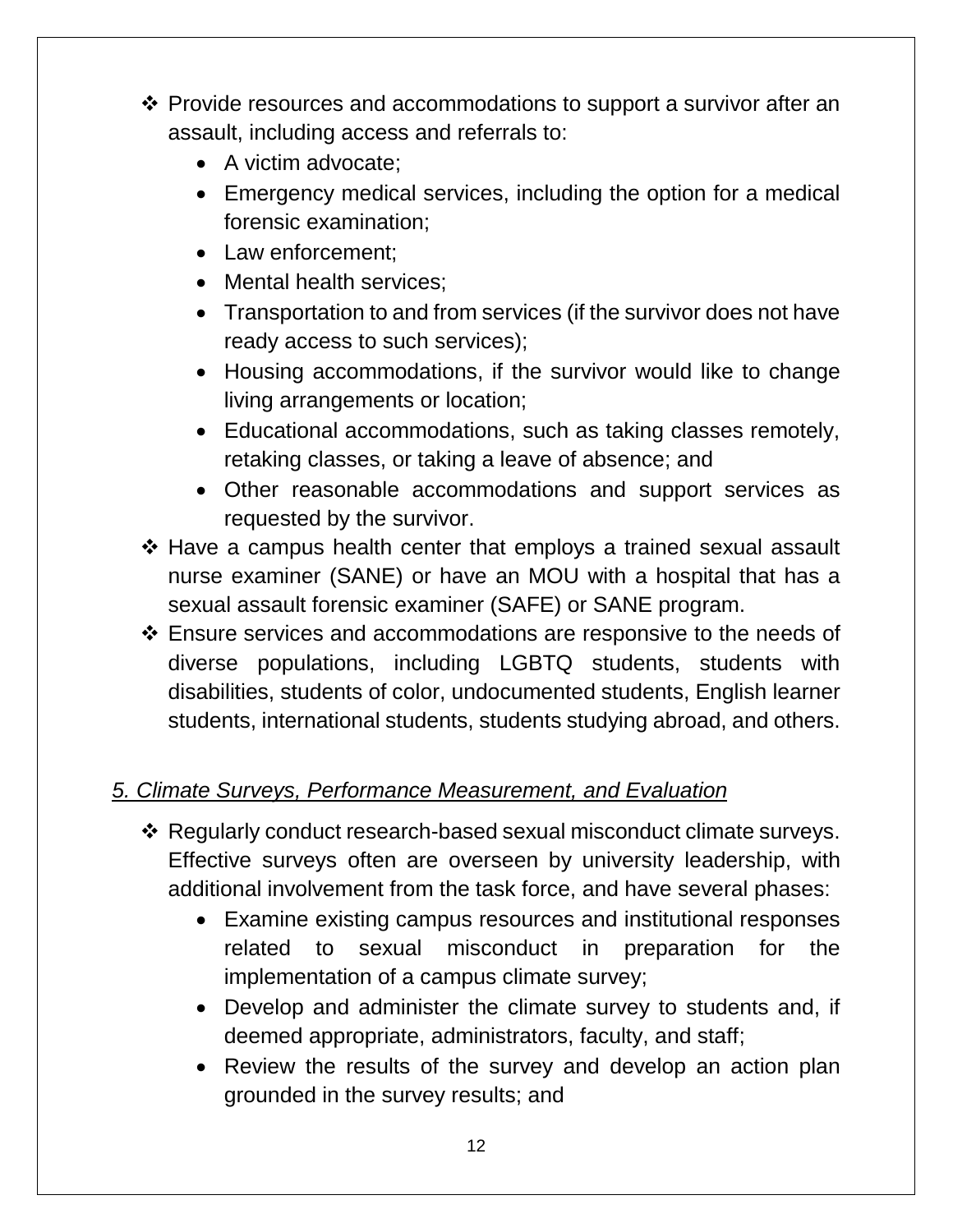- Continue to use campus climate surveys to inform all current and future prevention and response efforts, and to identify improvements to institutional responses to campus sexual misconduct.
- Repeat this process on a regular basis.
- $\div$  Keep accurate and timely statistics on the number of incidents of sexual misconduct.<sup>17</sup> Include the number of incidents reported to campus or local police, the number investigated, the results of the investigation, and any sanctions imposed. Moreover, coordination of recordkeeping (for instance, in a confidential log maintained by the Title IX coordinator) can resolve recurring problems and identify students or employees who have multiple complaints filed against them.
- $\div$  In accordance with Element 1 (above), communicate information learned from climate surveys and statistical collection with the university community on a regular basis.
- Arrange a partnership with an impartial evaluator experienced in sexual violence research to regularly evaluate the effectiveness of the school's sexual misconduct policies and practices—and publicly share significant aspects of the evaluation. All approaches without an existing evidence base should include an effort to evaluate them to demonstrate their effectiveness in preventing sexual misconduct.
- Commit to adapting policies and programs on an ongoing basis, as identified through school administrators, the task force, other experts and community stakeholders, and the aforementioned independent monitoring and evaluation process, as appropriate.
- \* Survey students who have been though the grievance process, whether as complainants or respondents, about their experiences with the process, and ask for their recommendations for making improvements.

#### *6. Transparency*

 $\overline{a}$ 

<sup>&</sup>lt;sup>17</sup> In addition to sexual assault, schools are required to collect data on intimate partner violence, dating violence, and stalking under the Clery Act. Schools must provide the data to the campus community in the Annual Security Report and to the Department of Education. More information is available in the Department of Education's regulations at 34 CFR 668.46 and in *The Handbook for Campus Safety and Security Reporting, 2016 edition* at [https://www2.ed.gov/admins/lead/safety/handbook.pdf.](https://www2.ed.gov/admins/lead/safety/handbook.pdf)